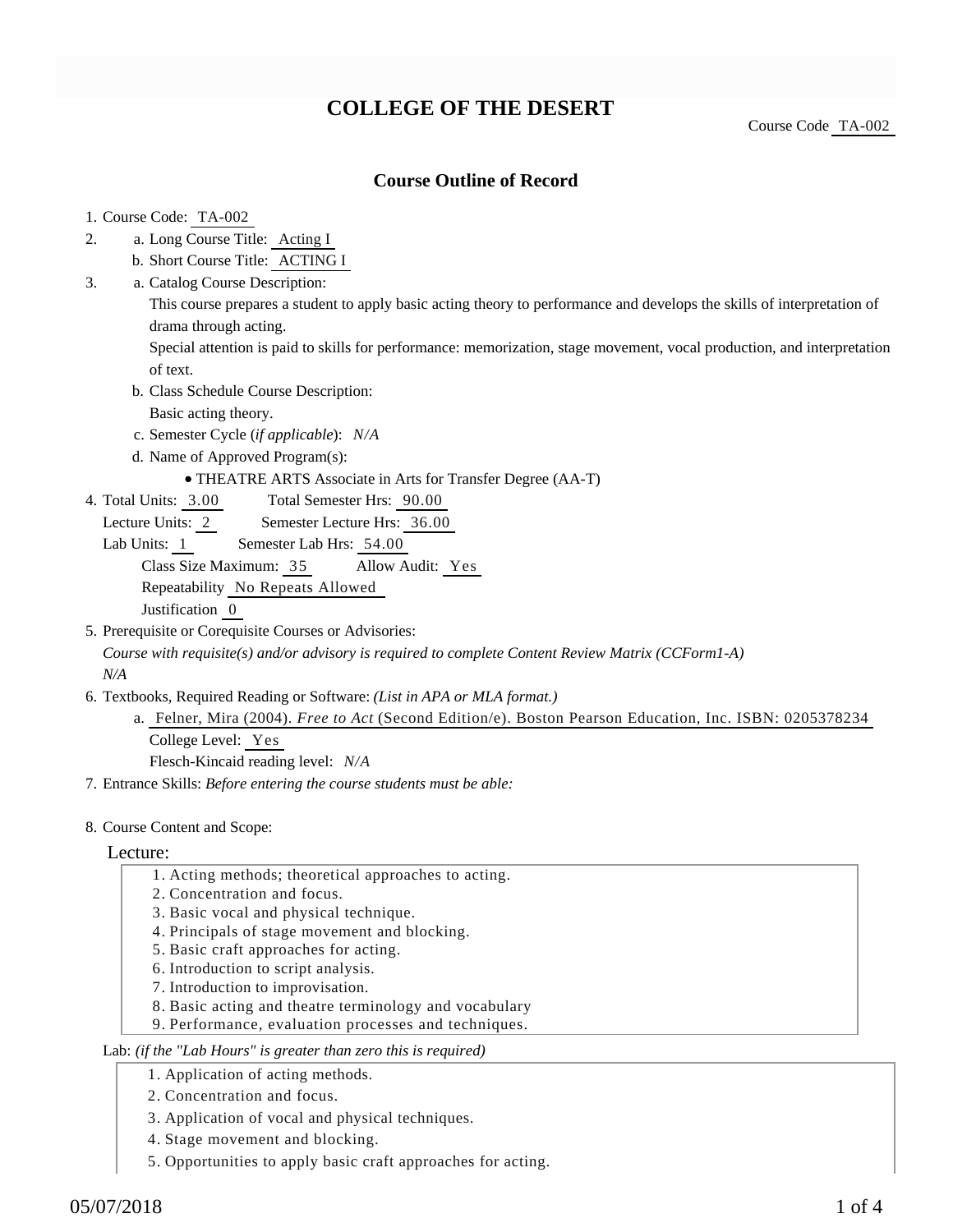# TA 002-Acting I

- 6. Practical application of script anaysis.
- 7. Improvisation exercises.
- 8. Application of basic theatre terminology and vocabulary.

### 9. Course Student Learning Outcomes:

#### 1.

Apply relaxation and concentration exercises to performance preparation.

#### 2.

Perform two contrasting monologues without the use of a script or prompt while conveying the physical, emotional, and vocal elements of a character.

## 3.

Work with, rehearse, and block a group scene presentation with their fellow classmates.

## 4.

Communicate and defend appropriate acting choices by using proper theatre terminology, both verbally and in writing.

### 5.

Indicate a working knowledge of stage areas and basic stage directions.

### 6.

Evaluate their own performance within the context of a monologue or group acting scene.

7.

Create an original character using the three basic elements of character development.

#### 8.

Design a make-up plot for an original character.

#### 9.

Identify general rules of improvisation.

10. Course Objectives: Upon completion of this course, students will be able to:

a. Demonstrate basic skills of acting, including physical, vocal, imaginative, analytical, and emotional elements.

- b. Compose a character analysis.
- c. Analyze dramatic textual components as they pertain to performance.
- d. Critique a scene from an observer's point of view, identifying the strengths and weaknesses of that presentation
- e. Utilize appropriate theatrical terminology and jargon.

f. Use and apply a basic craft of acting in performance.

#### 11. Methods of Instruction: *(Integration: Elements should validate parallel course outline elements)*

- a. Activity
- b. Collaborative/Team
- c. Demonstration, Repetition/Practice
- d. Discussion
- e. Journal
- f. Lecture
- g. Observation
- h. Participation
- i. Role Playing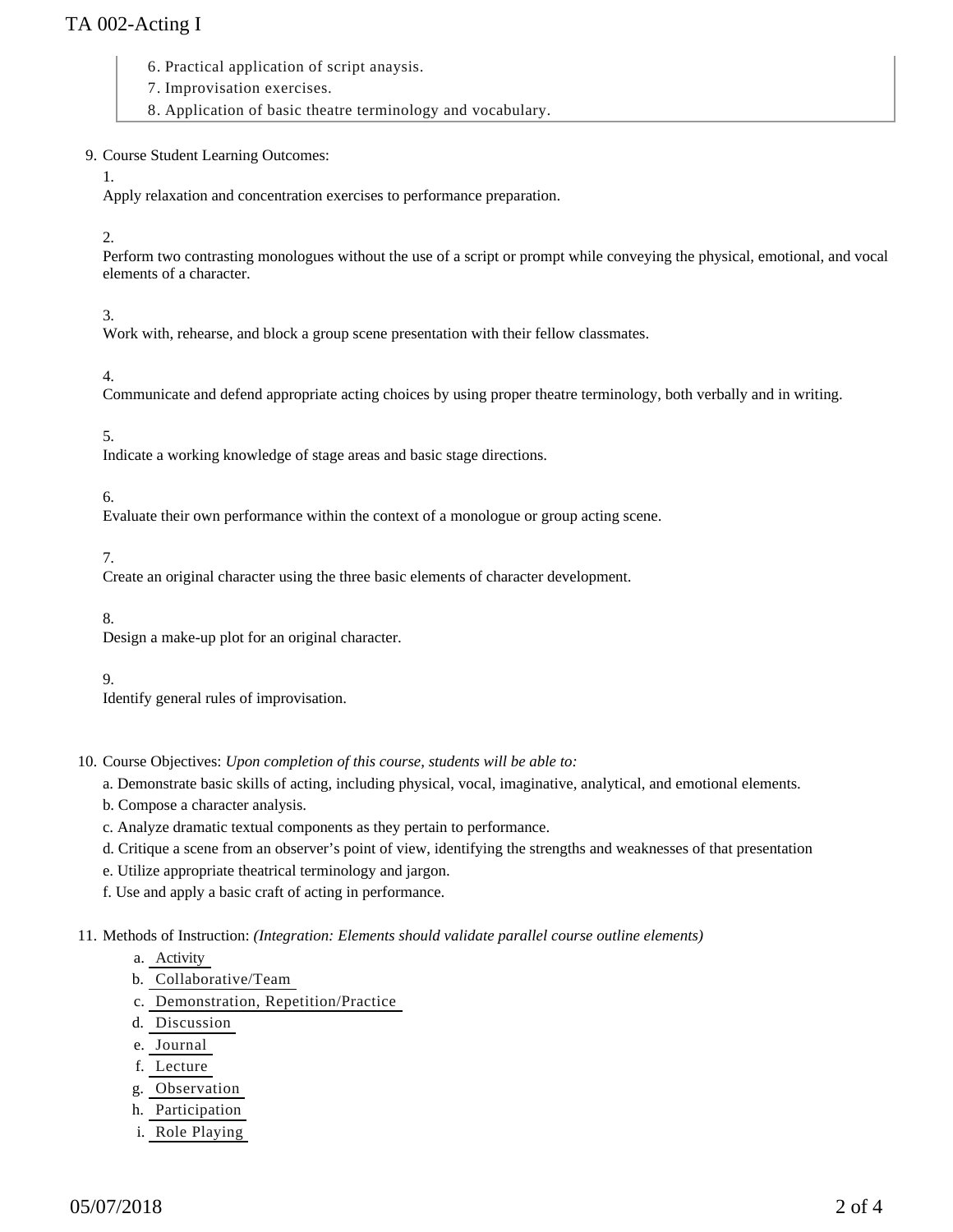# TA 002-Acting I

12. Assignments: (List samples of specific activities/assignments students are expected to complete both in and outside of class.) In Class Hours: 90.00

## Outside Class Hours: 72.00

- a. Out-of-class Assignments
	- 1. Chapter Outlines
	- 2. Monologue research and preparation
	- 3. Group scene research, preparation and rehearsal
	- 4. Character analysis for monologue and scene presentations

## b. In-class Assignments

- 1. Monologue presentations
- 2. Scene presentation
- 3. Group scene preparation and rehearsal
- 4. Participation in daily exercises and activities
- 13. Methods of Evaluating Student Progress: The student will demonstrate proficiency by:
	- Written homework
	- Critiques
	- Guided/unguided journals
	- Group activity participation/observation
	- Self/peer assessment and portfolio evaluation
	- True/false/multiple choice examinations
	- Mid-term and final evaluations
	- Student participation/contribution
	- Student preparation
	- Oral and practical examination
- 14. Methods of Evaluating: Additional Assessment Information:
- 15. Need/Purpose/Rationale -- All courses must meet one or more CCC missions.

CSU GE Area C: Arts, Literature, Philosophy and Foreign Languages

C1 - Arts, Dance, Music, Theater

PO-GE C3 – Arts, Humanities, and Culture

 Show how and why the visual and performing arts are unique and how inherent meaning in the arts transcends written and verbal communication;

Effectively communicate and express themselves and make themselves understood through visual, auditory,

tactile, and symbolic means.

IO - Aesthetics

Value appearance in terms of how pleasing it is in movement, form, and function.

IO - Critical Thinking and Communication

 Appreciate diversity as it is expressed in multiple disciplines and across various cultures through reading, speaking and writing.

 Utilizing various communication modalities, display creative expression, original thinking, and symbolic discourse.

16. Comparable Transfer Course

| <b>University System</b> | <b>Campus</b>       | <b>Course Number</b> | <b>Course Title</b>    | <b>Catalog Year</b> |
|--------------------------|---------------------|----------------------|------------------------|---------------------|
| <b>CSU</b>               | CSU Fullerton       | <b>THTR 140</b>      | Acting 1               | 2011-2012           |
| UC                       | <b>UC San Diego</b> | TDAC 1               | Introduction to Acting | 2011-2012           |